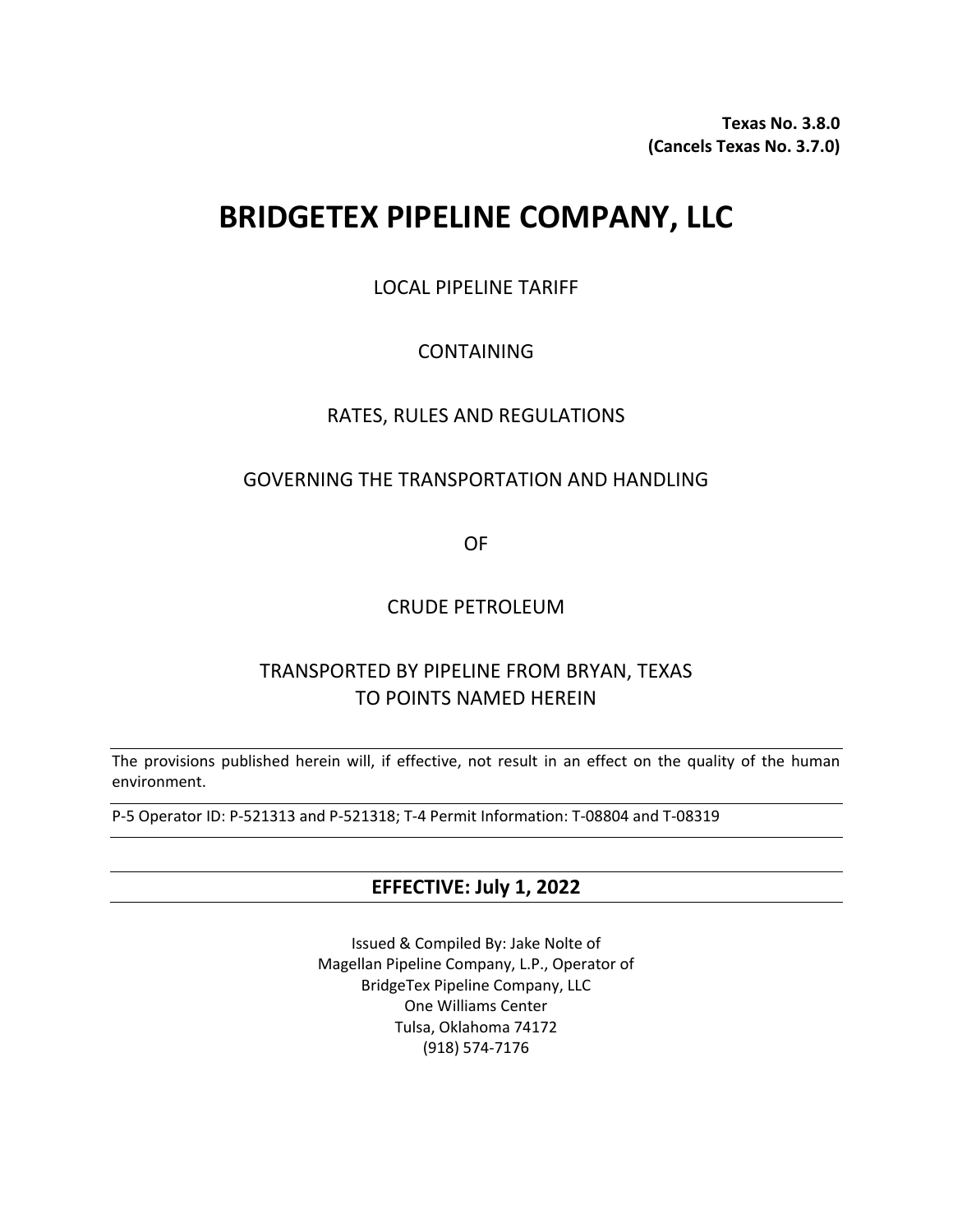# **SECTION I Rules and Regulations of Railroad Commission of Texas Rule §3.71, Pipeline Tariffs**

#### **1. ALL MARKETABLE OIL TO BE RECEIVED FOR TRANSPORTATION**

By the term "marketable oil" is meant any crude petroleum adapted for refining or fuel purposes, properly settled and containing not more than two percent (2.0%) of basic sediment, water, or other impurities above a point six (6) inches below the pipeline connection with the tank. Pipelines shall receive for transportation all such "marketable oil" tendered; but no pipeline shall be required to receive for shipment from any one person an amount exceeding three thousand (3,000) barrels of petroleum in any one day; and, if the oil tendered for transportation differs materially in character from that usually produced in the field and being transported there from by the pipeline, then it shall be transported under such terms as the shipper and the owner of the pipeline may agree or the commission may require.

#### **2. BASIC SEDIMENT, HOW DETERMINED – TEMPERATURE**

In determining the amount of sediment, water or other impurities, a pipeline is authorized to make a test of the oil offered for transportation from an average sample from each such tank, by the use of centrifugal machine, or by the use of any other appliance agreed upon by the pipeline and the shipper. The same method of ascertaining the amount of the sediment, water, or other impurities shall be used in the delivery as in the receipt of oil. A pipeline shall not be required to receive for transportation, nor shall consignee be required to accept as a delivery, any oil of a higher temperature than 90 degrees Fahrenheit, except that during the summer oil shall be received at any atmospheric temperature, and may be delivered at like temperature. Consignee shall have the same right to test the oil upon delivery at destination that the pipeline has to test before receiving from the shipper.

#### **3. "BARREL" DEFINED**

For the purpose of these sections, a "barrel" of crude petroleum is declared to be forty-two (42) gallons of 231 cubic inches per gallon at 60 degrees Fahrenheit.

#### **4. OIL INVOLVED IN LITIGATION, ETC – INDEMNITY AGAINST LOSS**

When any oil offered for transportation is involved in litigation, or the ownership is in dispute, or when the oil appears to be encumbered by lien or charge of any kind, the pipeline may require of shippers an indemnity bond to protect it against all loss.

#### **5. STORAGE**

Each pipeline shall provide, without additional charge, sufficient storage, such as is incident and necessary to the transportation of oil, including storage at destination or so near thereto as to be available for prompt delivery to destination point, for five days from the date of order of delivery at destination.

#### **6. IDENTITY AND MAINTENANCE OF OIL**

A pipeline may deliver to consignee, either the identical oil received for transportation, subject to such consequences of mixing with other oil as are incident to the usual pipeline transportation, or it may make delivery from its common stock at destination; provided, if this last be done, the delivery shall be of substantially like kind and market value.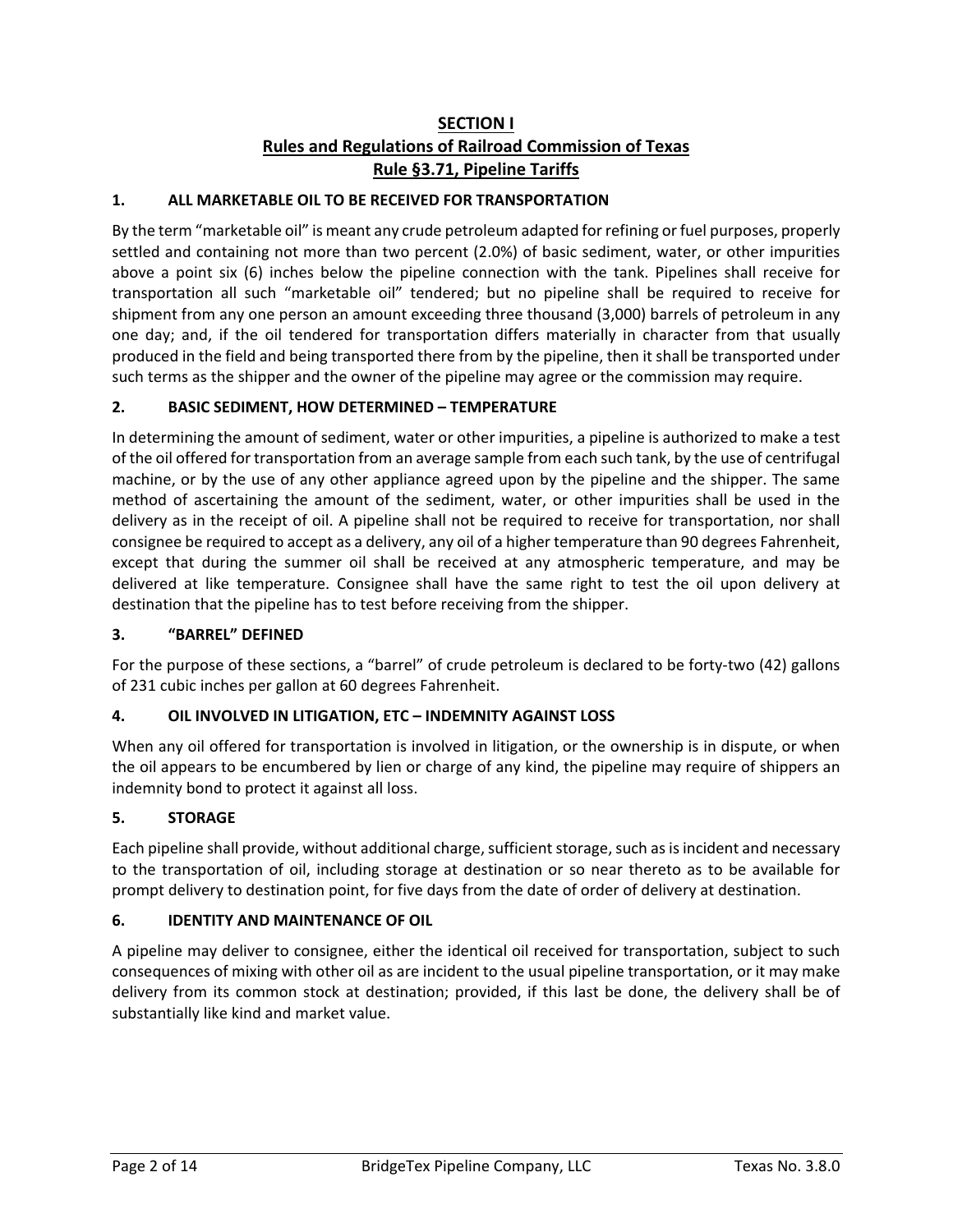#### **7. MINIMUM QUANTITY TO BE RECEIVED**

A pipeline shall not be required to receive less than one tank car-load of oil when oil is offered for loading into tank cars at destination of the pipeline. When oil is offered for transportation for other than tank car delivery, a pipeline shall not be required to receive less than five hundred (500) barrels.

#### **8. GATHERING CHARGES**

Tariffs to be filed by a pipeline shall specify separately the charges for gathering of the oil, for transportation and for delivery.

#### **9. MEASURING, TESTING AND DEDUCTIONS**

- (A) Except as provided in subparagraph (B) of this paragraph, all crude oil tendered to a pipeline shall be gauged and tested by a representative of the pipeline prior to its receipt by the pipeline. This shipper may be present or represented at the gauging or testing. Quantities shall be computed from correctly compiled tank tables showing 100% of the full capacity of the tanks.
- (B) As an alternative to the method of measurement provided in subparagraph (A) of this paragraph, crude oil and condensate may be measured and tested, before transfer of custody to the initial transporter, by:
	- (i) lease automatic custody transfer (LACT) equipment, provided such equipment is installed and operated in accordance with the latest revision of the American Petroleum Institute (API) Manual of Petroleum Measurement Standards, Chapter 6., or;
	- (ii) any device or method, approved by the commission or its delegate, which yields accurate measurements of crude oil or condensate.
- (C) Adjustments to the quantities determined by the methods described in subparagraphs (A) or (B) of this paragraph shall be made for temperature from the nearest whole number degree to the basis of 60 degrees Fahrenheit and to the nearest 5/10 API degree gravity in accordance with the volume correction Tables 5A and 6A contained in API Standard 2540, American Society for Testing Materials 01250, Institute of Petroleum 200, first edition, August 1980. A pipeline may deduct the basic sediment, water, and other impurities as shown by the centrifugal or other test agreed upon by the shipper and pipeline; and 1.0% for evaporation and loss during transportation. The net balance shall be the quantity deliverable by the pipeline. In allowing the deductions, it is not the intention of the commission to affect any tax or royalty obligations imposed by the laws of Texas on any producer or shipper of crude oil.
- (D) A transfer of custody of crude between transporters is subject to measurement as agreed upon by the transporters.

#### **10. DELIVERY AND DEMURRAGE**

Each pipeline shall transport oil with reasonable diligence, considering the quality of the oil, the distance of transportation, and other material elements, but at any time after receipt of a consignment of oil, upon twenty-four (24) hours notice to the consignee, may offer oil for delivery from its common stock at the point of destination, conformable to Item No. 6 of this section, at a rate not exceeding ten thousand (10,000) barrels per day of twenty-four (24) hours. Computation of time of storage (as provided for in Item No. 5 of this section) shall begin at the expiration of such notice. At the expiration of the time allowed in Item No. 5 of this section for storage at destination, a pipeline may assess a demurrage charge on oil offered for delivery and remaining undelivered, at a rate for the first ten (10) days of one-tenth of one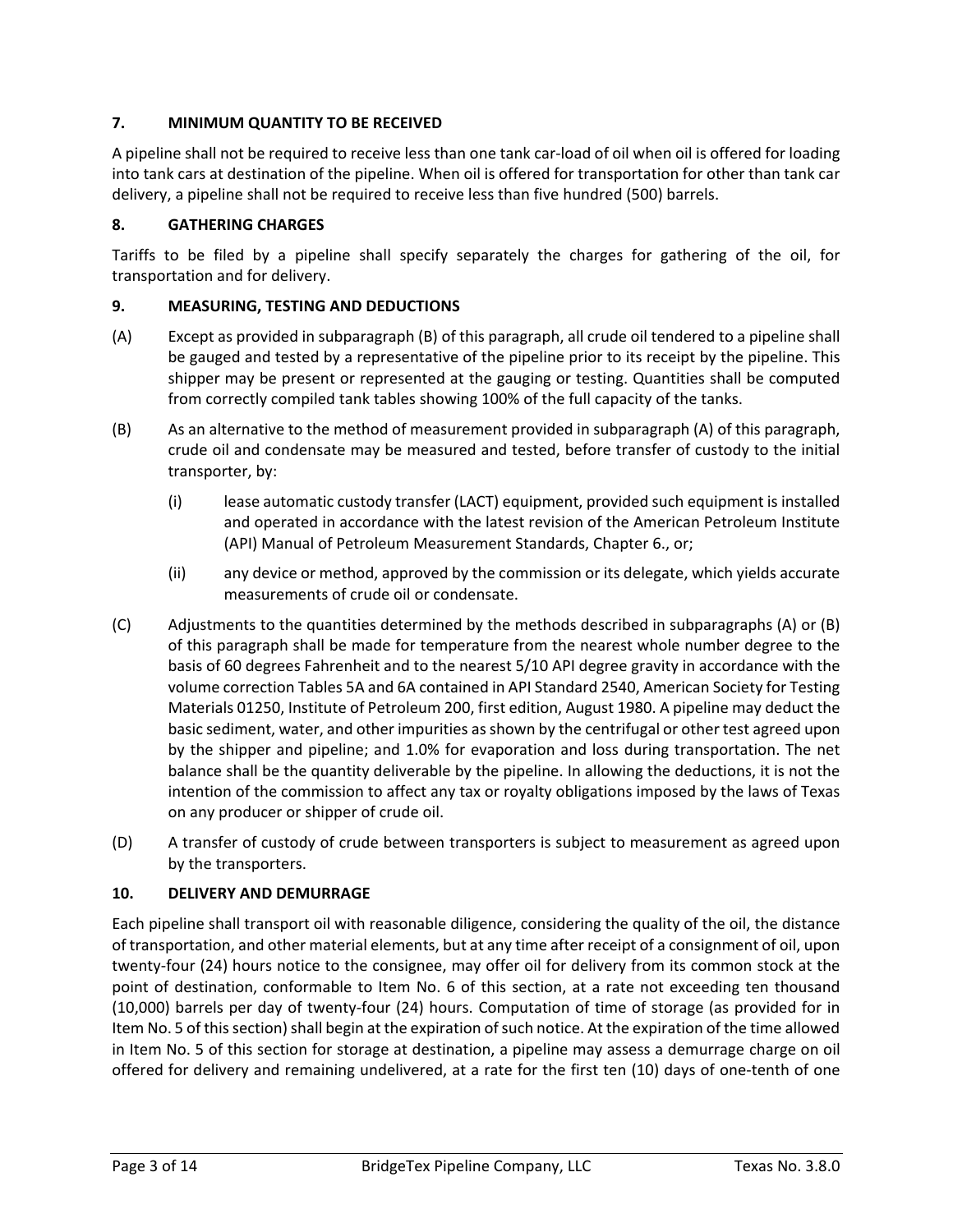cent (\$0.001) per barrel; and thereafter at a rate of three-fourths of one cent (\$0.0075) per barrel, for each day of twenty-four (24) hours or fractional part thereof.

## **11. UNPAID CHARGES, LIEN FOR AND SALE TO COVER**

A pipeline shall have a lien on all oil to cover charges for transportation, including demurrage, and it may withhold delivery of oil until the charges are paid. If the charges shall remain unpaid for more than five (5) days after notice of readiness to deliver, the pipeline may sell the oil at public auction at the general office of the pipeline on any day not a legal holiday. The date for the sale shall be not less than forty-eight (48) hours after publication of notice in a daily newspaper of general circulation published in the city where the general office of the pipeline is located. The notice shall give the time and place of the sale, and the quantity of the oil to be sold. From the proceeds of the sale, the pipeline may deduct all charges lawfully accruing, including demurrage, and all expenses of the sale. The net balance shall be paid to the person lawfully entitled thereto.

#### **12. NOTICE OF CLAIM**

Notice of claim for loss, damage or delay in connection with the shipment of oil must be made in writing to the pipeline within ninety-one (91) days after, the damage, loss, or delay occurred. If the claim is for failure to make delivery, the claim must be made within ninety-one (91) days after a reasonable time for delivery has elapsed.

#### **13. TELEPHONE – TELEGRAPH LINE – SHIPPER TO USE**

If a pipeline maintains a private telegraph or telephone line, a shipper may use it without extra charge, for messages incident to shipments. However, a pipeline shall not be held liable for failure to deliver any messages away from its office or for delay in transmission or for interruption of service.

#### **14. CONTRACTS OF TRANSPORTATION**

When a consignment of oil is accepted, the pipeline shall give the shipper a run ticket, and shall give the shipper a statement that shows the amount of oil received for transportation, the points of the origin and destination, corrections made for temperature, deductions made for impurities, and the rate for such transportation.

#### **15. SHIPPER'S TANKS, ETC. - INSPECTION**

When a shipment of oil has been offered for transportation, the pipeline shall have the right to go upon the premises where the oil is produced or stored, and have access to any and all tanks or storage receptacles for the purpose of making any examination, inspection, or test authorized by this section.

#### **16. OFFERS IN EXCESS OF FACILITIES**

If oil is offered to any pipeline for transportation in excess of the amount that can be immediately transported, the transportation furnished by the pipeline shall be apportioned among all shippers in proportion to the amounts offered by each; but no offer for transportation shall be considered beyond the amount which the person requesting the shipment then has ready for shipment by the pipeline. The pipeline shall be considered as a shipper of oil produced or purchased by itself and held for shipment through its line, and its oil shall be entitled to participate in such apportionment.

#### **17. INTERCHANGE OF TONNAGE**

Pipelines shall provide the necessary connections and facilities for the exchange of tonnage at every locality reached by two or more pipelines, when the Commission finds that a necessity exists for connection, and under such regulations as said Commission may determine in each case.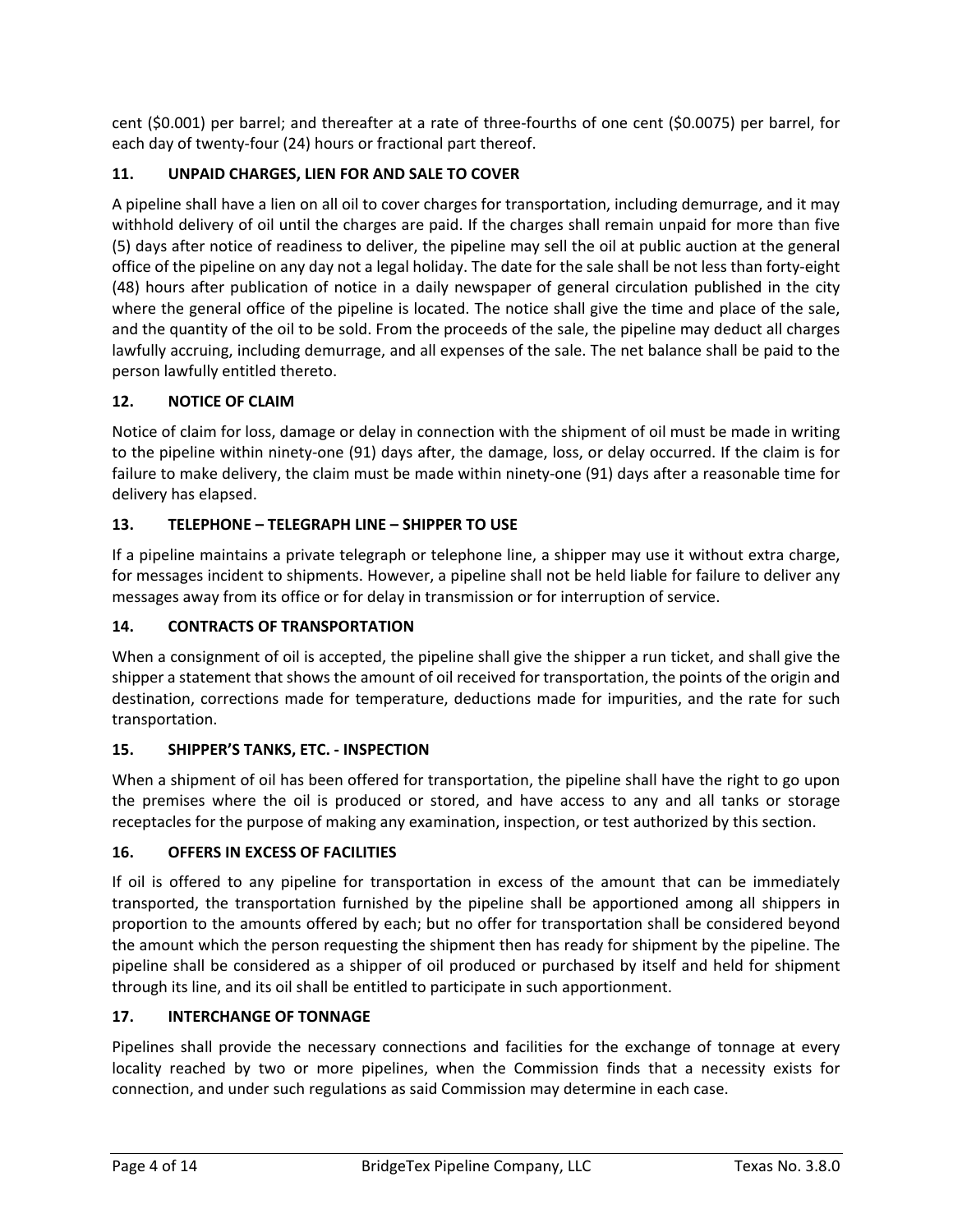#### **18. RECEIPT AND DELIVERY – FOR NECESSARY FACILITIES**

Each pipeline shall install and maintain facilities for the receipt and delivery of marketable crude petroleum of shippers at any point on its line if the Commission finds that a necessity exists therefor and under regulations by the Commission.

#### **19. REPORTS OF LOSS FROM FIRES, LIGHTNING AND LEAKAGE**

- (A) Each pipeline shall immediately notify the commission district office, electronically or by telephone, of each fire that occurs at any oil tank owned or controlled by the pipeline, or of any tank struck by lightning. Each pipeline shall in like manner report each break or leak in any of its tanks or pipelines from which more than five (5) barrels escape. Each pipeline shall file the required information with the commission in accordance with the appropriate commission form within thirty (30) days from the date of the spill or leak.
- (B) No risk of fire, storm, flood, or act of God, and no risk resulting from riots, insurrection, rebellion, war or act of the public enemy, or from quarantine or authority of law or any order, requisition or necessity of the government of the United States in time of war, shall be borne by a pipeline, nor shall any liability accrue to it from any damage thereby occasioned. If loss of any crude oil from any such causes occurs after the oil has been received for transportation, and before it has been delivered to the consignee, the shipper shall bear a loss in such proportion as the amount of his shipment is to all of the oil held in transportation by the pipeline at the time of such loss, and the shipper shall be entitled to have delivered only such portion of his shipment as may remain after a deduction of his due proportion of such loss, but in such event the shipper shall be required to pay charges only on the quantity of oil delivered. This Item No. 19 shall not apply if the loss occurs because of negligence of the pipeline.
- (C) Common carrier pipelines shall mail (return receipt requested) or hand deliver to landowners (persons who have legal title to the property in question) and residents (persons whose mailing address is the property in question) of land upon which a spill or leak has occurred, all spill or leak reports required by the commission for that particular spill or leak within thirty (30) days of filing the required reports with the commission. Registration with the Commission by landowners and residents for the purpose of receiving spill or leak reports shall be required every five years, with the renewal registration starting January 1, 1999. If a landowner or resident is not registered with the commission, the common carrier is not required to furnish such reports to the resident or landowner.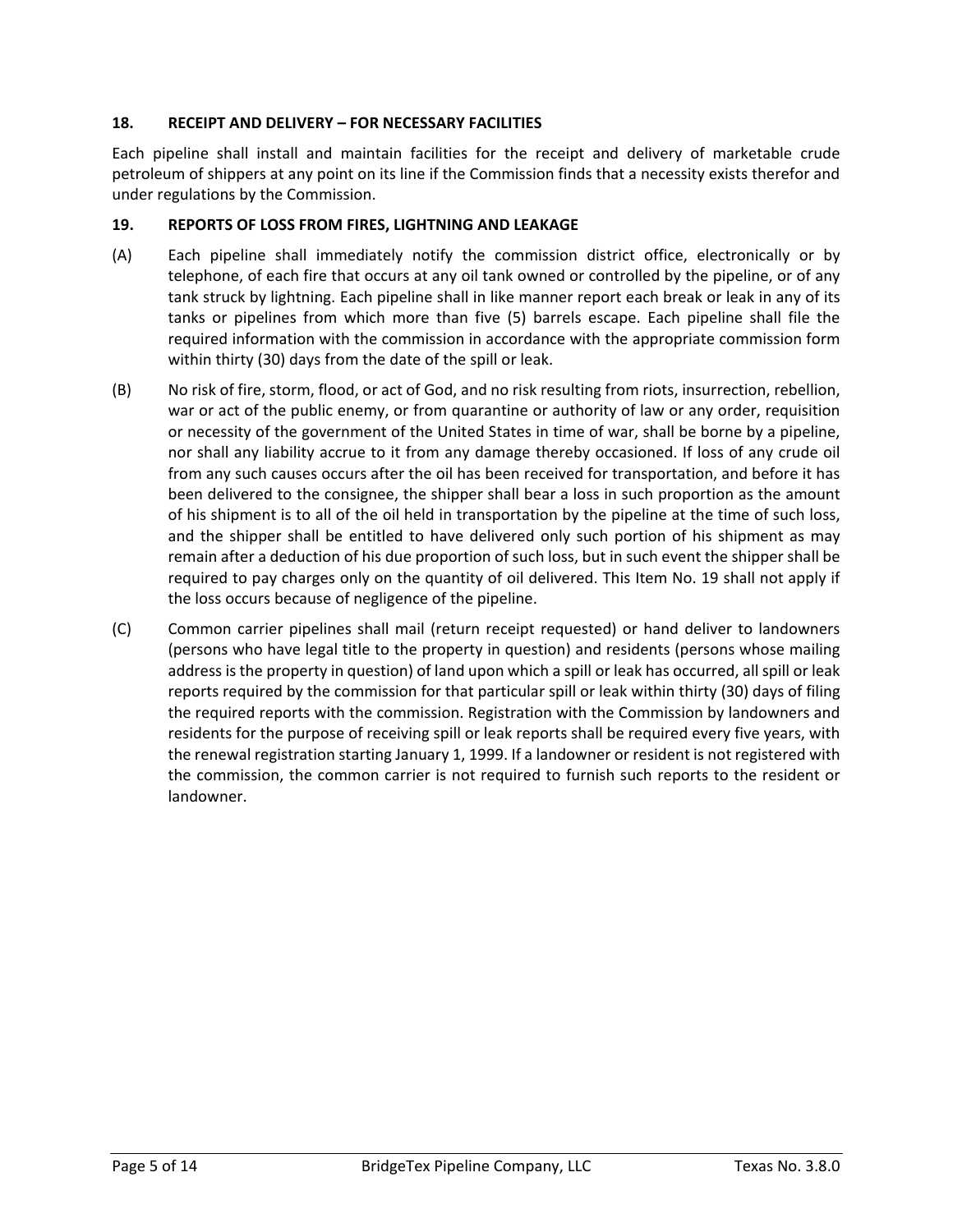## **SECTION II Supplemental BridgeTex Pipeline Company, LLC Rules and Regulations Governing Crude Petroleum Transportation By Pipeline**

#### **15. DEFINITIONS**

"A.P.I." means American Petroleum Institute.

"Barrel" means forty-two (42) United States gallons.

"Carrier" means BridgeTex Pipeline Company, LLC.

"Condensate" means Crude Petroleum meeting the required specifications set forth in Item 25 below.

"Consignee" means the party to whom a Shipper has designated to receive the delivery of Crude Petroleum at the Destination.

"Crude Petroleum" means the grade or grades of the direct liquid products of oil or gas wells, including crude oil and condensate, meeting the required specifications established pursuant to this tariff which Carrier has undertaken to transport. For the avoidance of doubt, Crude Petroleum shall exclude, and Carrier shall not be required to transport, any "indirect liquid products of oil or gas wells," sometimes referred to as "indirect products," meaning the liquid products resulting from the operation of gasoline recovery plants, gas recycling plants, condensate or distillate recovery equipment in gas or oil fields, or a mixture of such products.

"Destination" has the meaning set forth herein, as specified in Note 2 of the Notes Applicable to Table of Rates.

"Eaglebine Select" means Crude Petroleum meeting the required specifications set forth in Item 25 below.

"Expansion Carrier Facilities" has the meaning set forth herein, as specified in Note 1 of the Notes Applicable to Table of Rates.

"Origin" has the meaning set forth herein, as specified in Note 1 of the Notes Applicable to Table of Rates.

"Shipper" means any party who agrees with Carrier for transportation of Crude Petroleum.

"U.S." means United States.

#### **20. COMMODITY**

Carrier is engaged in the transportation of Crude Petroleum only and therefore will not accept any other commodity for transportation under this tariff.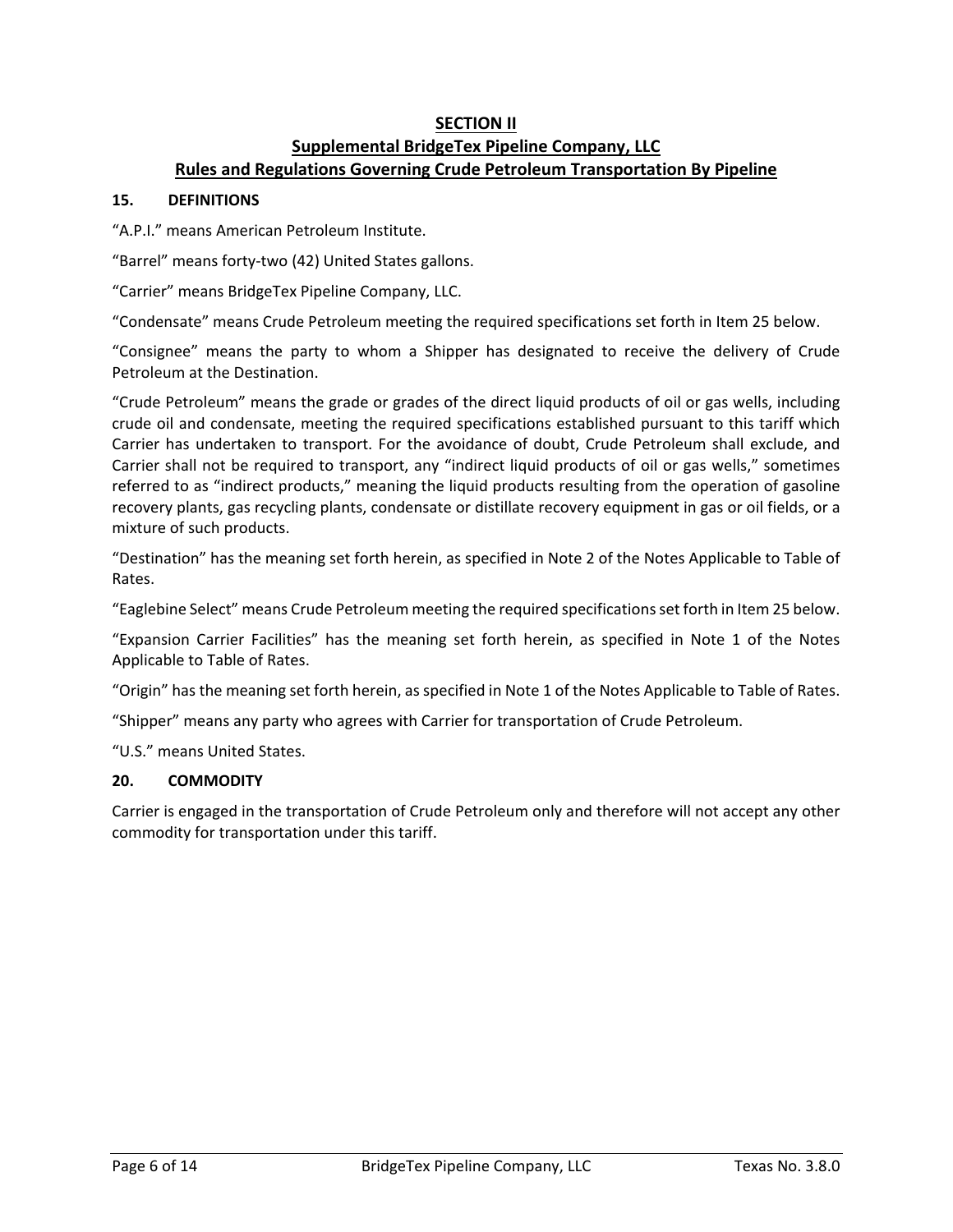#### **25. QUALITY SPECIFICATIONS**

Carrier will not accept any Crude Petroleum unless it meets the specifications listed in the chart below and unless other properties of such Crude Petroleum are such that it will be readily susceptible to transportation through the Expansion Carrier Facilities. These specifications shall apply to Shipper's nomination within each single shipment to the delivery point(s) within the Destination and not be limited to the composite sample of the nomination within each such shipment.

|                               | Eaglebine Select      | Condensate          |
|-------------------------------|-----------------------|---------------------|
| API Gravity, <sup>o</sup> API | $>=$ 30 and $<=$ 43.5 | $>= 45$ and $<= 55$ |
| Sulfur Content, Weight %      | $\leq$ 0.45           | $\leq$ 0.20         |
| Max Reid Vapor Pressure, psi  | 9.5                   | 9.5                 |
| Max True Vapor Pressure, psi  | 11                    | 11                  |
| <b>BS &amp; W</b>             | $\leq$ 1.0%           | $\leq$ 1.0%         |

#### **30. STORAGE**

Only storage necessarily incident to transportation and only such storage will be provided by Carrier. Such storage shall be deemed to include up to five (5) days' of working capacity provided at Carrier's tankage located, at Carrier's operational discretion, at the Origin or at Magellan's East Houston Terminal (or a combination thereof). Upon delivery of Crude Petroleum into Carrier's working tankage, title to such Crude Petroleum in Carrier's working tankage shall remain with Shipper and not with Carrier.

#### **40. MINIMUM SHIPMENTS**

Quantities of Crude Petroleum will be accepted for transportation as a single shipment to the delivery point(s) within the Destination on the Expansion Carrier Facilities only in amounts of 50,000 Barrels or greater. Quantities of less than 50,000 Barrels may be accepted by Carrier for transportation if operating conditions permit and if such Crude Petroleum is of like quality and characteristics of that currently being transported, all at Carrier's sole discretion.

#### **50. QUALITY AND QUANTITY OF RECEIPT AND DELIVERIES**

Carrier will accept for transportation Crude Petroleum that can be commingled or intermixed with a grade of Crude Petroleum which Carrier regularly transports between the Origin and delivery points within the Destination of the shipment without materially reducing the value or altering the quality of any grade of Crude Petroleum which Carrier regularly transports over the route of the shipment.

Carrier will accept Crude Petroleum for transportation only on condition that Carrier shall not be liable to Shipper or Consignee for changes in gravity or quality which may occur from commingling or inter-mixing such Crude Petroleum with other Crude Petroleum in transit; and provided further that Carrier will not be obligated to deliver to Consignee the identical Crude Petroleum received from Shipper. However, Carrier will deliver to Consignee a grade of Crude Petroleum as nearly like the grade of Crude Petroleum received from Shipper as Carrier is regularly transporting as a common stream to the delivery points within the Destination.

Carrier will not be required to and will not intentionally accept any Crude Petroleum that does not meet the specifications set forth in Item 25.

Carrier will not make a delivery of less than 50,000 Barrels of Crude Petroleum at any delivery point within the Destination except when necessitated by dispatching contingencies. Deliveries of less than 50,000 Barrels may be delivered if operating conditions permit all at Carrier's sole discretion.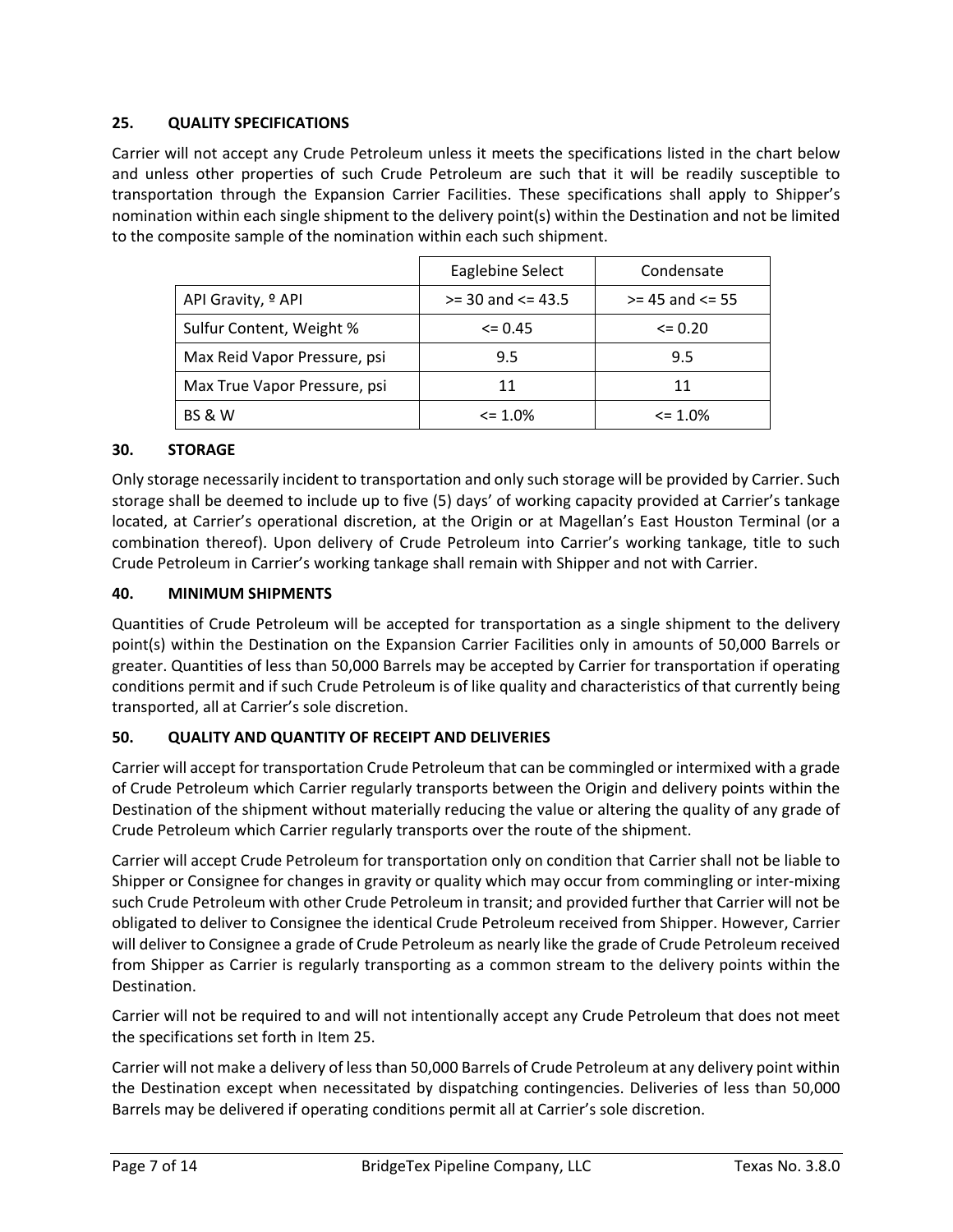#### **60. MEASUREMENT AND TENDER DEDUCTIONS**

The volume of Crude Petroleum received and delivered by Carrier will be measured in Barrel units by meter or by gauge. Measured volumes at recorded or observed temperatures will be converted to volumes at sixty degrees Fahrenheit (60ºF). Quantities shall be determined in accordance with applicable A.P.I. Manual of Petroleum Measurement Standards.

The volume of impurities in Crude Petroleum received and delivered by Carrier will be measured by an electrical or mechanical device or by physical test and such volume will be deducted from the volume of such receipts and deliveries.

Carrier shall determine all measurements, but Shipper and Consignee or their representatives may be present to witness them.

A deduction of two-tenths (2/10) of one percent by volume will be assessed on each shipment of Crude Petroleum received by Carrier.

#### **70. NOMINATIONS REQUIRED**

Crude Petroleum for shipment through the Expansion Carrier Facilities will be received only on proper notice showing the point at which the Crude Petroleum is to be received, point or points of delivery, Consignee (if any), the product grade and the amount of Crude Petroleum to be transported. The Shipper notice must be submitted via Carrier's COBALT (or successor) system prior to 5:00 p.m. Central Time, on the 15th day of the month preceding the month for which the nominations apply; provided, however, "Expansion New Shipper" (as such term is defined in Carrier's Pipeline Proration Procedures incorporated by reference in Item 150) nominations must be submitted to Carrier prior to 5:00 p.m. Central Time the 13th day of the month preceding the month for which the nominations apply. If the thirteenth (13th) or fifteenth (15th) day of the month falls on a weekend or holiday, then nominations are due on the last day that is not a weekend or holiday before the thirteenth (13th) or fifteenth (15th) day.

The capacity of the Expansion Carrier Facilities between Magellan's East Houston Terminal and Texas City, Texas is provided through a capacity lease ("Lease Capacity"). If all or a portion of the Leased Capacity is not nominated and tendered by Carrier's Shippers during any month in accordance with this tariff, the lessor of the Lease Capacity may use such Leased Capacity on a temporary "as available" and interruptible basis to provide service to non-Carrier shippers pursuant to the terms of lessor's tariff. If this leased capacity is available for non-Carrier Shippers, lessor may accept nominations for such unused capacity pursuant to the terms of the lessor's tariff on or before the earlier of the 30th day of the month and the last day of the month preceding the operating month to fill the unused leased capacity.

#### **80. TITLE UNENCUMBERED**

The act of delivering Crude Petroleum to the Carrier for transportation shall constitute a warranty that Shipper has unencumbered title thereto, or the unencumbered right to ship such Crude Petroleum. When any Crude Petroleum tendered for transportation is involved in litigation, the ownership of which may be in dispute or which may be encumbered by lien or charge of any kind, the Carrier may require Shipper to post an indemnity bond (or other assurances of quality at Carrier's sole discretion) to protect Carrier against all loss.

#### **90. LIABILITY OF CARRIER**

Carrier shall not be liable for any loss or damage or delay caused by act of God, public enemy, quarantine, authority of law, strike, riots, fire or the act or fault of Shipper or Consignee, or for any other cause (a) not due to the negligence of Carrier, whether similar or dissimilar to the causes herein enumerated or (b) not arising out of the failure of Carrier to comply in all material respects with all applicable federal, state, or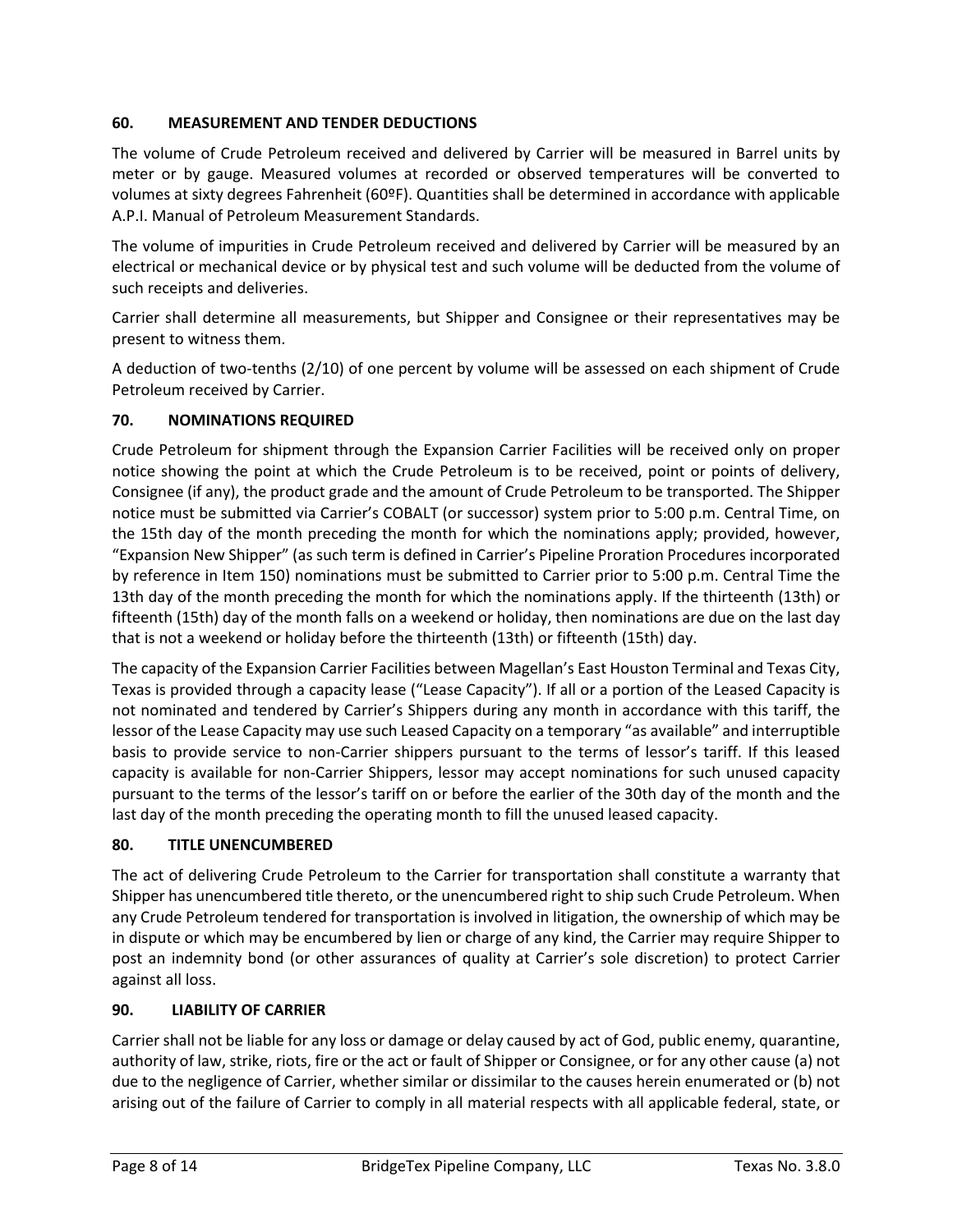local governmental laws, rules, and regulations; and, in case of loss from any such causes set forth in (a) or (b) above, after Crude Petroleum has been received for transportation and before the same has been delivered to the Shipper or Consignee, the Shipper shall bear a loss in such proportion as the amount its shipment is to all of the Crude Petroleum in the custody of the Carrier at the time of such loss, and the Shipper shall be entitled to have delivered only such portion of its shipment as may remain after a deduction of its due proportion of such loss but in such event the Shipper shall be required to pay charges only on the quantity of Crude Petroleum delivered.

## **95. DUTY OF CARRIER**

Carrier shall transport Crude Petroleum with reasonable dispatch, considering the quality of the Crude Petroleum, the distance of transportation and other material elements.

## **100. PAYMENT OF TRANSPORTATION AND OTHER CHARGES**

Shipper shall pay the transportation and all other charges accruing on the volumes of Crude Petroleum delivered, adjusted to sixty degrees Fahrenheit (60°F). Carrier shall have a carrier's lien on all Crude Petroleum accepted for transportation to secure the payment of all charges, and may withhold said Crude Petroleum from delivery until all of the said charges shall have been paid.

Carrier will invoice Shipper each month for transportation and other charges incurred during the previous month. If such a bill is not paid within ten (10) days after date of invoice or, if later, any other due date, Carrier shall have the right to assess a late charge at an interest rate of 1.5% per month, unless such rate is greater than the maximum rate allowed by law, in which case the maximum rate allowed by law will be used. Such late charge shall accrue from ten (10) days after date of invoice (or such other later due date, if any) until payment is made.

Carrier may require that all payments to Carrier for services pertaining to the transportation of Crude Petroleum be by wire transfer in accordance with the instructions on the Carrier's invoice to Shipper.

In the event Carrier determines at its sole discretion that the financial condition of a Shipper or Shipper's credit support provider (if any) is or has become impaired or unsatisfactory, Carrier will provide notice to Shipper and Shipper will provide adequate assurance of performance to Carrier in the form, amount, and from an issuer reasonably acceptable to Carrier.

"Adequate assurance of performance" includes, at Carrier's sole discretion, (1) prepayment of all charges by wire transfer, which shall be held by Carrier without interest accruing thereon until credited to Shipper, (2) a standby letter of credit at Shipper's expense in favor of Carrier in an amount sufficient to ensure payment of all charges reasonably anticipated to be incurred by Shipper for two (2) months of shipments by Shipper plus 10%, and, in a form, and from an institution reasonably acceptable to Carrier, or (3) a guaranty in an amount sufficient to ensure payment of all charges reasonably anticipated to be incurred by Shipper for two (2) months of shipments by Shipper plus 10%, and in a form, and from a third party reasonably acceptable to Carrier.

In the event that Shipper fails to comply with any such requirement on or before the date supplied in Carrier's notice to Shipper, Carrier shall not be obligated to provide Shipper access to Expansion Carrier Facilities or provide services pursuant to the applicable tariffs until such requirement is fully met. Any costs or charges incurred by Carrier arising out of any delay in providing Shipper access to the Expansion Carrier Facilities or services pursuant to the applicable tariffs shall be borne solely by Shipper and reimbursed to Carrier upon receipt of Carrier's invoice therefor.

In addition to all other liens, statutory or otherwise, to which Carrier is entitled and unless the following grant is expressly prohibited by the terms of one or more security agreements or credit agreements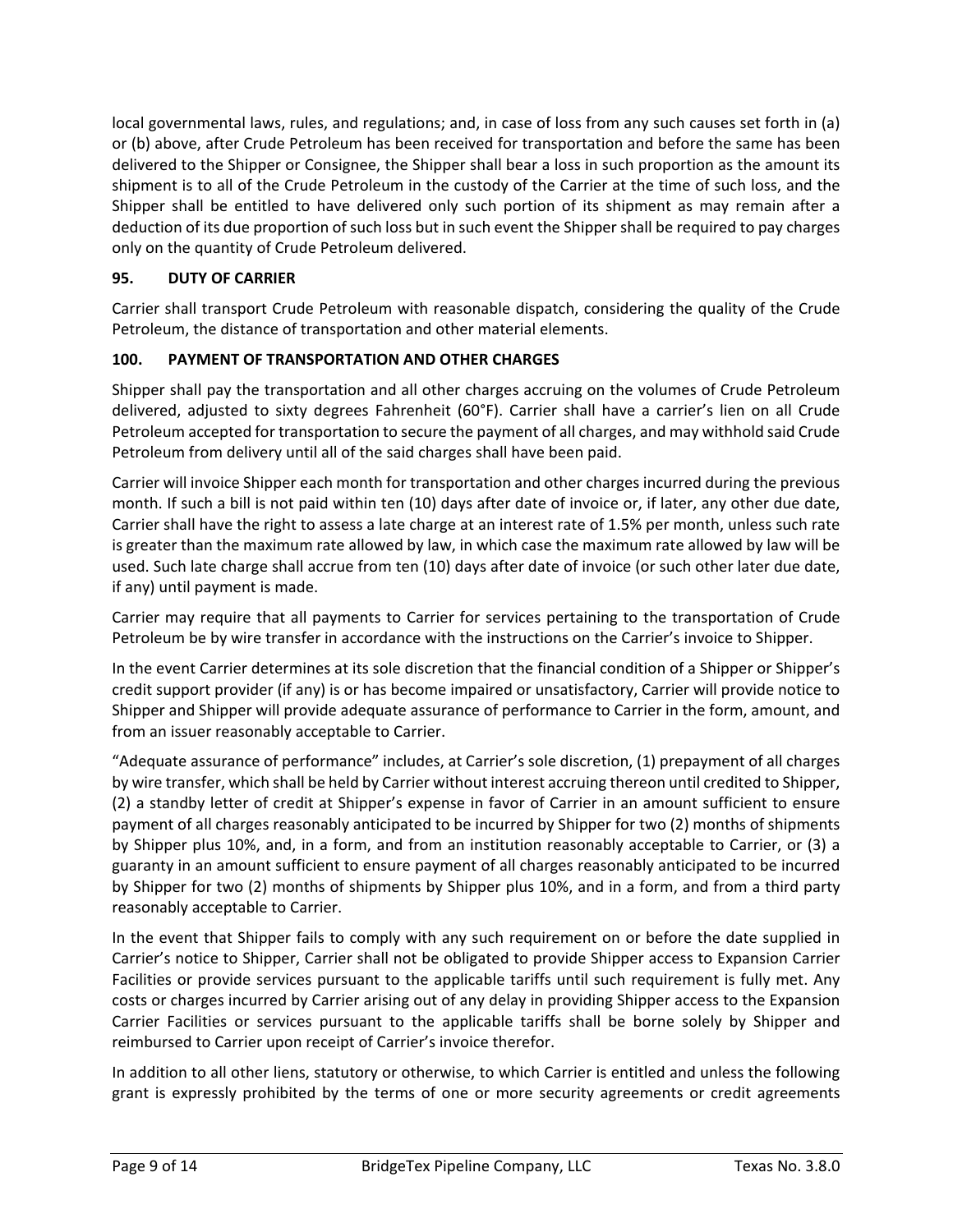creating prior, perfected security interests in the hereinafter-defined Collateral, Shipper hereby grants to Carrier a first priority, continuous and continuing security interest in all of the following, whether now or hereafter existing or acquired, as collateral for the prompt and complete payment and performance of Shipper's Obligations (as defined below): (a) All Crude Petroleum accepted by Carrier for transportation, terminalling, or otherwise while in the possession of Carrier; (b) all other property of Shipper now in the possession of and at any time and from time to time hereafter delivered to Carrier or its agents but only while in the possession of Carrier; and (c) all of Shipper's pre-payments, deposits, balances, and credits with, and any of its claims against, Carrier, at any time existing. The property described or referred to in subsections (a) through (c) above is collectively referred to as the "Collateral." This grant secures the following (collectively the "Obligations"): (a) all antecedent, current and future transportation, terminalling, special, ancillary and other lawful charges arising under or related to the applicable tariffs or the contracts entered into in connection with the applicable tariffs; (b) the repayment of any amounts that Carrier may advance or spend for the maintenance, storage or preservation of the Collateral; (c) all amounts owed under any modifications, renewals or extensions of any of the foregoing obligations; and (d) all other amounts now or in the future owed by Shipper to Carrier, whether or not of the same kind or class as the other obligations owed by Shipper to Carrier. Shipper authorizes Carrier to file such financing statements or other documents necessary to perfect and maintain the security interest herein granted.

#### **110. STORAGE IN TRANSIT**

When requested via Carrier's nomination process as referenced in Item 70-Nominations Required, tenders of Crude Petroleum may be stored in-transit under the conditions described below.

- Carrier only provides storage necessarily incident to transportation (Item 30 Storage). Shippers will be required to provide their own storage facilities at Magellan's East Houston Terminal to the extent Shippers require storage beyond that necessarily incident to transportation. Connections between Shippers' storage facilities and the Expansion Carrier Facilities shall meet Carrier's operational requirements for such connections.
- When Shippers provide such storage facilities, they shall cause accurate records to be kept showing the number of barrels of Crude Petroleum stored in such storage facilities. Carrier shall have access to these records at all reasonable times, to the extent Carrier is not already in possession of such information as a result of its pipeline and storage operations. At no time shall the Barrels of Crude Petroleum stored in such storage facilities exceed the working capacity of such storage facilities. If Carrier has a reasonable basis to believe that Shipper's records are not accurate, if requested by Carrier, Shipper shall certify as to the accuracy of such records. Volumes re-originated from Shipper's storage facilities at Magellan's East Houston Terminal shall never exceed the number of Barrels of Crude Petroleum then stored in such storage facilities.
- When Shippers request Crude Petroleum to be delivered to their own storage facilities at Magellan's East Houston Terminal to be utilized as storage in-transit, such Shippers will be charged the applicable transportation rate from the Origin to the Magellan's East Houston Terminal delivery point within the Destination. Barrels of Crude Petroleum so moved shall count as a Shipment toward Shipper's Historical Shipment Status under Carrier's Pipeline Proration Procedures and, for Committed Shippers, shall apply toward such Committed Shipper's Minimum Contract Quarterly Volume Commitment pursuant to its TSA.
- When Crude Petroleum is reshipped out of Shipper's storage facilities from Magellan's East Houston Terminal storage-in-transit delivery point within the Destination, Carrier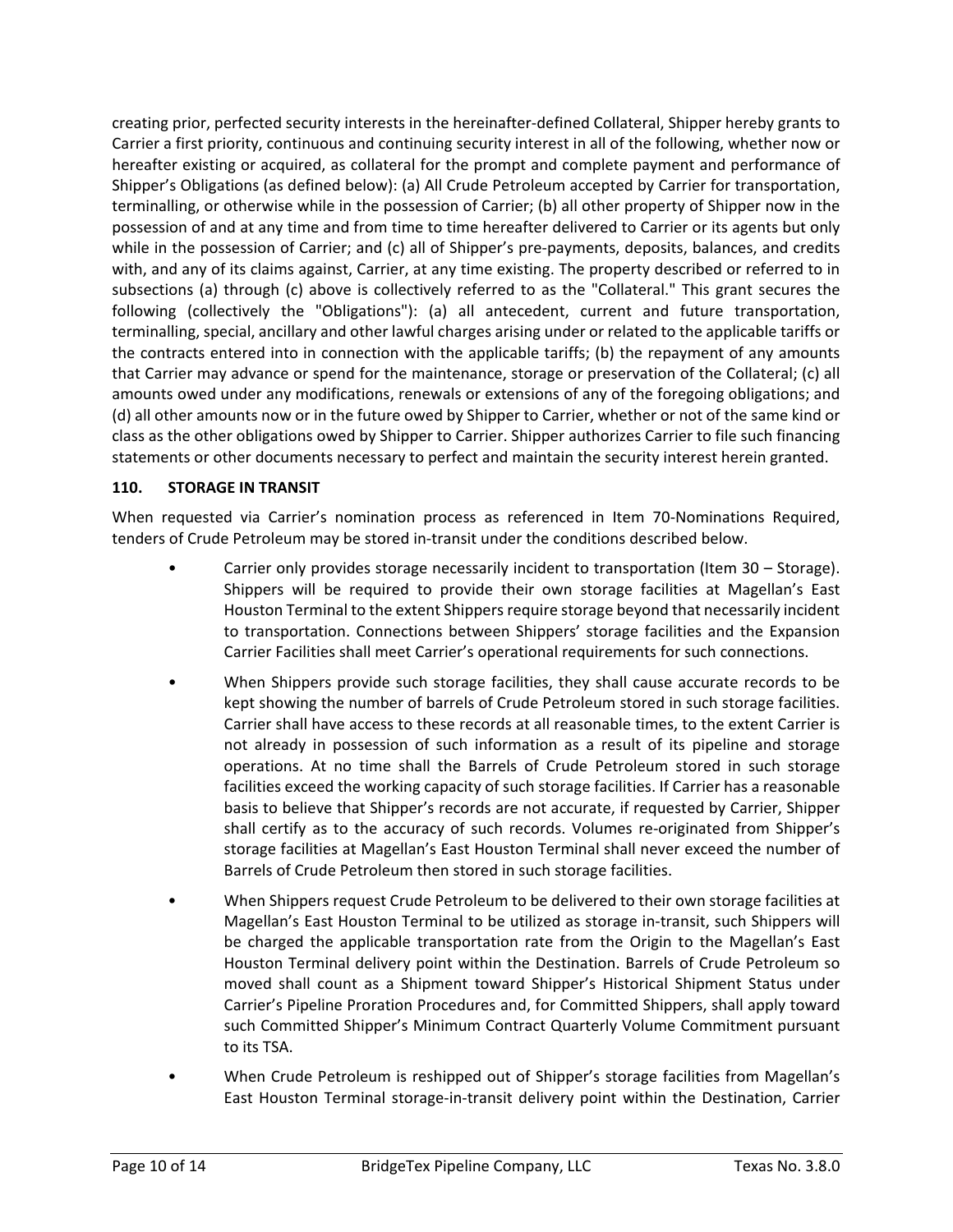shall collect any applicable transportation charges based on the difference between the rate paid to Magellan's East Houston Terminal delivery point within the Destination and the rate in effect on the date of reshipment to the applicable delivery point within the Destination. Such reshipped volume shall not count as a Shipment toward Shipper's Historical Shipment Status under Carrier's Pipeline Proration Procedures and, for Committed Shippers, shall not apply toward such Committed Shipper's Minimum Contract Quarterly Volume Commitment pursuant to its TSA.

• Crude Petroleum offered for reshipment under this item shall be accepted for shipment through the nomination process referenced in Item 70-Nominations Required and only at such times as it shall not interfere with or delay original shipments from the Origin to delivery points within the Destination. Furthermore, during any prorationing of the Expansion Carrier Facilities, the reshipment of the storage in-transit Barrels will be subordinate to all other shipments nominated for the month pursuant to Carrier's Pipeline Proration Procedures and Item 150. This Item 110 does not create an Origin on the Expansion Carrier Facilities at Magellan's East Houston Terminal.

Reshipment of storage in-transit Barrels will be governed by all applicable rules and regulations contained in this Tariff, including but not limited to Item 25-Quality Specifications, Item 40-Minimum Shipments, Item 50-Quality and Quantity of Receipt and Deliveries and Item 70-Nominations Required.

## **120. CLAIMS TIME FOR FILING**

As a condition precedent to recovery for loss, damage, or delay to shipments, claims must be filed in writing with Carrier within nine months after delivery of shipment, or, in case of failure to make delivery, then within nine months after a reasonable time for delivery has elapsed. Suits for loss or damage may be instituted only within two (2) years and one (1) day after delivery of the property, or in the case of failure to make delivery, then within two (2) years and one (1) day after a reasonable time for delivery has elapsed; provided, however, that where claims have been duly filed with Carrier, suit must be brought within two (2) years and one (1) day after notice in writing is given by Carrier to the claimant that Carrier has disallowed the claim or any part or parts thereof specified in the notice. Where claims for loss or damage are not filed or suits are not instituted thereon in accordance with the foregoing provisions, such claims will not be paid and Carrier will not be liable.

#### **130. PIPEAGE CONTRACT REQUIRED**

Separate pipeage contracts in accord with this tariff and the regulations covering further details related to pipeline connections or facilities ancillary to Expansion Carrier Facilities may be required of Shipper before any obligation to provide transportation shall arise.

#### **140. DIVERSION OR RECONSIGNMENT**

Provided no back haul is required, diversion or reconsignment will be made on timely written request from the Shipper. No additional charge will be made for the diversion or reconsignment service. The rate to be applied under this rule is the rate from Origin to the final delivery point within the Destination.

#### **150. PIPELINE PRORATION PROCEDURES**

When there shall be tendered to Carrier, for transportation, more Crude Petroleum than can be immediately transported on the Expansion Carrier Facilities, the transportation furnished by Carrier shall be apportioned among Shippers as provided in Carrier's Pipeline Proration Procedures. Carrier's Pipeline Proration Procedures dated April 1, 2017 are available on Carrier's or its designee's Internet site at http://www.magellanlp.com/WhatWeDo/LiquidPipelineTariffs.aspx or on request.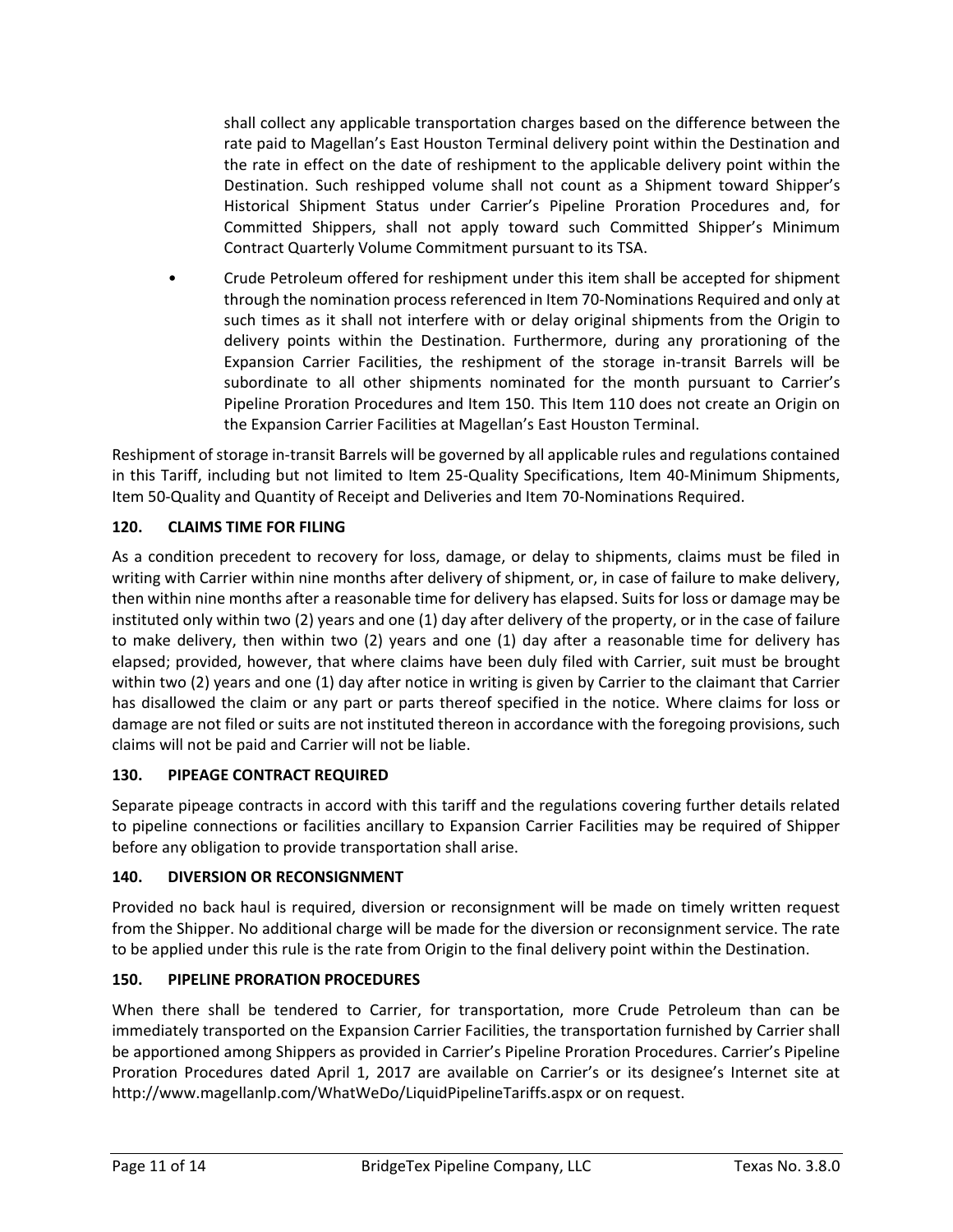#### **160. APPLICATION OF RATES FROM INTERMEDIATE POINTS**

Crude Petroleum received from a point on the Expansion Carrier Facilities that is not named in this tariff, but which is intermediate to a point from which rates are published, will be assessed the rate in effect from the next more distant point published in this tariff.

#### **170. APPLICATION OF RATES TO INTERMEDIATE POINTS**

Crude Petroleum destined to a point on Carrier's lines that is not named in this tariff, but which is intermediate to a point to which rates are published, will be assessed the rate in effect to the next more distant point published in this tariff.

#### **180. LINE FILL AND TANK BOTTOMS INVENTORY REQUIREMENTS**

Prior to delivering Barrels out of the Expansion Carrier Facilities, each Shipper will be required to supply a pro rata share of Crude Petroleum necessary for pipeline and tankage fill to ensure efficient operation of the Expansion Carrier Facilities, as determined by Carrier in its sole discretion. Carrier shall revise its line fill apportionment every calendar quarter based on the volume shipped during such calendar quarter, and provide notice of such quarterly apportionment to each Shipper.

If the pro rata share of Crude Petroleum to be provided by a Shipper for this purpose changes after Carrier's quarterly reallocation, Shipper shall promptly be required to provide the difference of Crude Petroleum to Carrier or Carrier shall promptly redeliver the difference of Crude Petroleum to Shipper, as applicable.

Carrier shall redeliver Shipper's pro rata share of Crude Petroleum provided under this Item 180 only after Shipper balances have been reconciled between Shipper and Carrier. Carrier, at its discretion, may require advance payment of transportation charges on the volumes of Crude Petroleum to be cleared from the Expansion Carrier Facilities, and any unpaid accounts, before final delivery of Shipper's Crude Petroleum will be made. Carrier shall have a reasonable period of time, not to exceed ninety (90) days, from the date of Carrier's quarterly apportionment, or from the date of notice by Shipper to Carrier of Shipper's election to receive redelivery of such difference of Crude Petroleum, if applicable, to complete administrative and operational requirements incidental to Shipper withdrawal.

Upon delivery of Crude Petroleum by Shipper to Carrier for this purpose, title to such Crude Petroleum shall remain with Shipper and not Carrier.

#### **190. ORIGINATION FACILITIES**

Crude Petroleum will be received only from pipelines, tanks, or other facilities that are provided by Shipper or Shipper's designee, or a connecting carrier. Carrier will determine and advise Shippers of the size and capacity of the pipeline and tanks that will need to be provided at the point of receipt to meet the operating conditions of Carrier's facilities at such point. Carrier will not accept Crude Petroleum for transportation unless such facilities have been provided.

#### **200. DELIVERY POINT FACILITIES & ACCEPTANCE OF DELIVERY**

Carrier will deliver Crude Petroleum to Shipper or Shipper's Consignee at the delivery points within the Destination. Shipper is responsible for arranging adequate facilities and services to receive and take the Crude Petroleum away from the applicable delivery points at the Destination. Shipper will be solely responsible for any additional tariffs, costs or charges imposed on Crude Petroleum after delivery by Carrier at the Destination.

After a Shipper's shipment has had time to arrive at the delivery point within the Destination, and on twenty–four (24) hours' notice to Shipper or Consignee, Carrier may begin delivery of such shipment to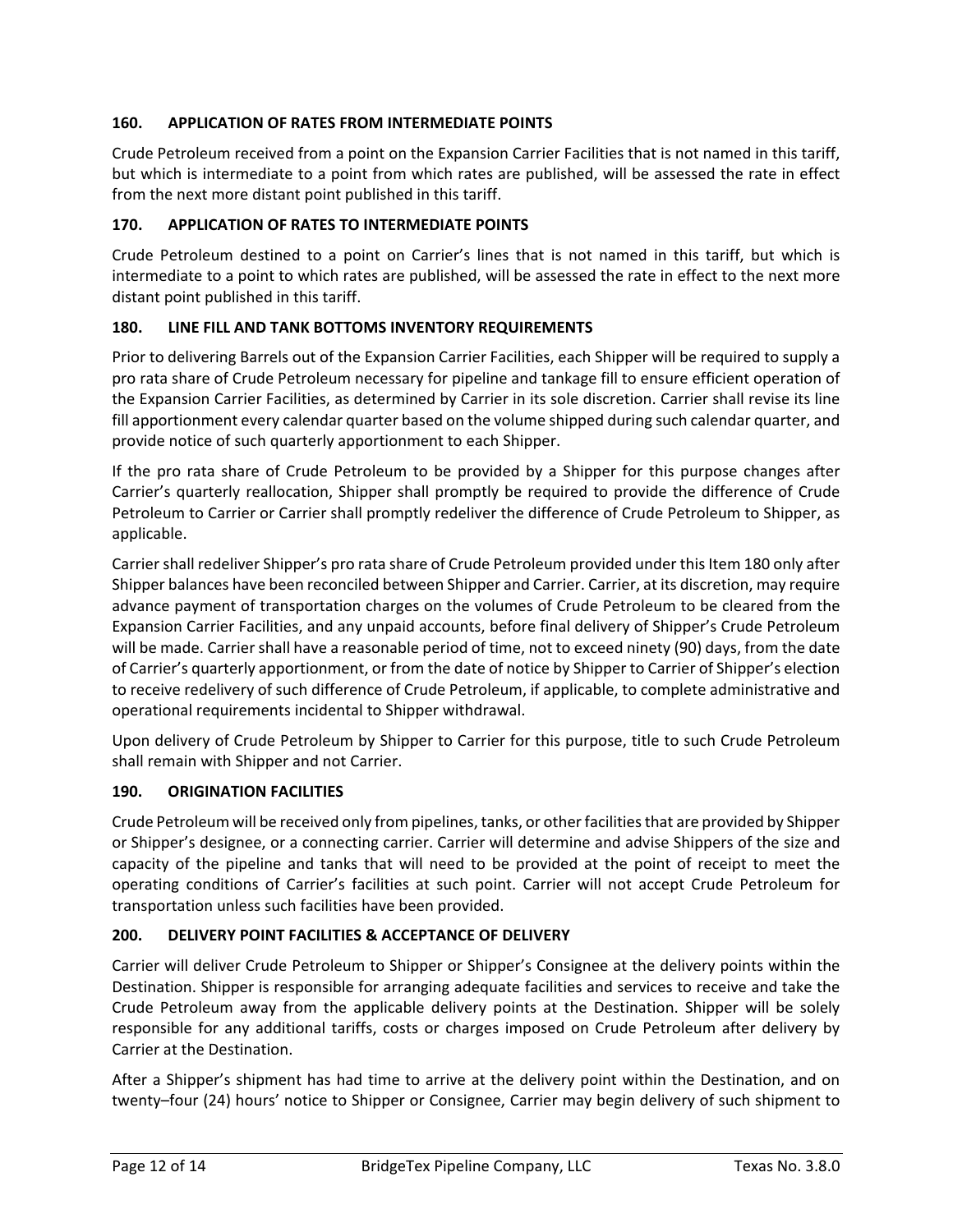Shipper or Consignee at its current rate of pumping. If all of such shipment cannot be received by Shipper or Consignee, a demurrage charge of one-half (½) cent per Barrel per twenty four (24) hours shall be assessed to the Shipper and continue to accrue from the time said notice expires on that part of such shipment which has not then been received by Shipper or Consignee until the applicable Crude Petroleum has been delivered out of the Expansion Carrier Facilities.

In addition, if Shipper is not able to receive from Carrier at the delivery point within the Destination the entirety of Shipper's Crude Petroleum at the time when Carrier has scheduled a delivery of such Crude Petroleum, Carrier shall have the immediate right to sell such Crude Petroleum to the first available purchaser at the best price reasonably obtainable (Carrier or its affiliates may be a purchaser at such sale); to use the proceeds thereof to pay Carrier all charges and other costs or expenses due by Shipper under the applicable tariffs for the transportation and disposal of such Crude Petroleum; and to pay the balance of such proceeds to Shipper, unless conflicting claims for such remaining proceeds have been received by Carrier in which case Carrier shall be entitled to hold the balance of such proceeds for whomsoever may be entitled thereto.

# **210. CHARGE FOR FUND COMPENSATION**

In addition to all other charges accruing on Crude Petroleum accepted for transportation, a per Barrel charge will be assessed and collected in the amount of any tax, fee, or other charge levied against Carrier by any Federal, State or local act, regulation or agency for the purpose of providing a fund for the reimbursement of parties who sustain costs or losses resulting from oil pipeline industry operations. Such charge will be included in the appropriate tariff filed with the Texas Railroad Commission.

#### **220. CARRIER'S REMEDIES**

The transportation of Crude Petroleum may be refused or terminated if Carrier determines that the Crude Petroleum does not meet the requirements established herein. In addition, Carrier shall have the right, at its sole discretion, to any remedy available, including but not limited to the right without notice or liability to return, divert, sell or dispose of Crude Petroleum that does not conform to the provisions of the applicable tariffs. Shipper shall reimburse Carrier for all costs and expenses incurred by Carrier in returning or otherwise disposing of such non-conforming Crude Petroleum.

#### **230. DEVIATION FROM RULES AND REGULATIONS IN SECTION I**

To the extent allowed by law, the Rules and Regulations set forth in Section II will apply.